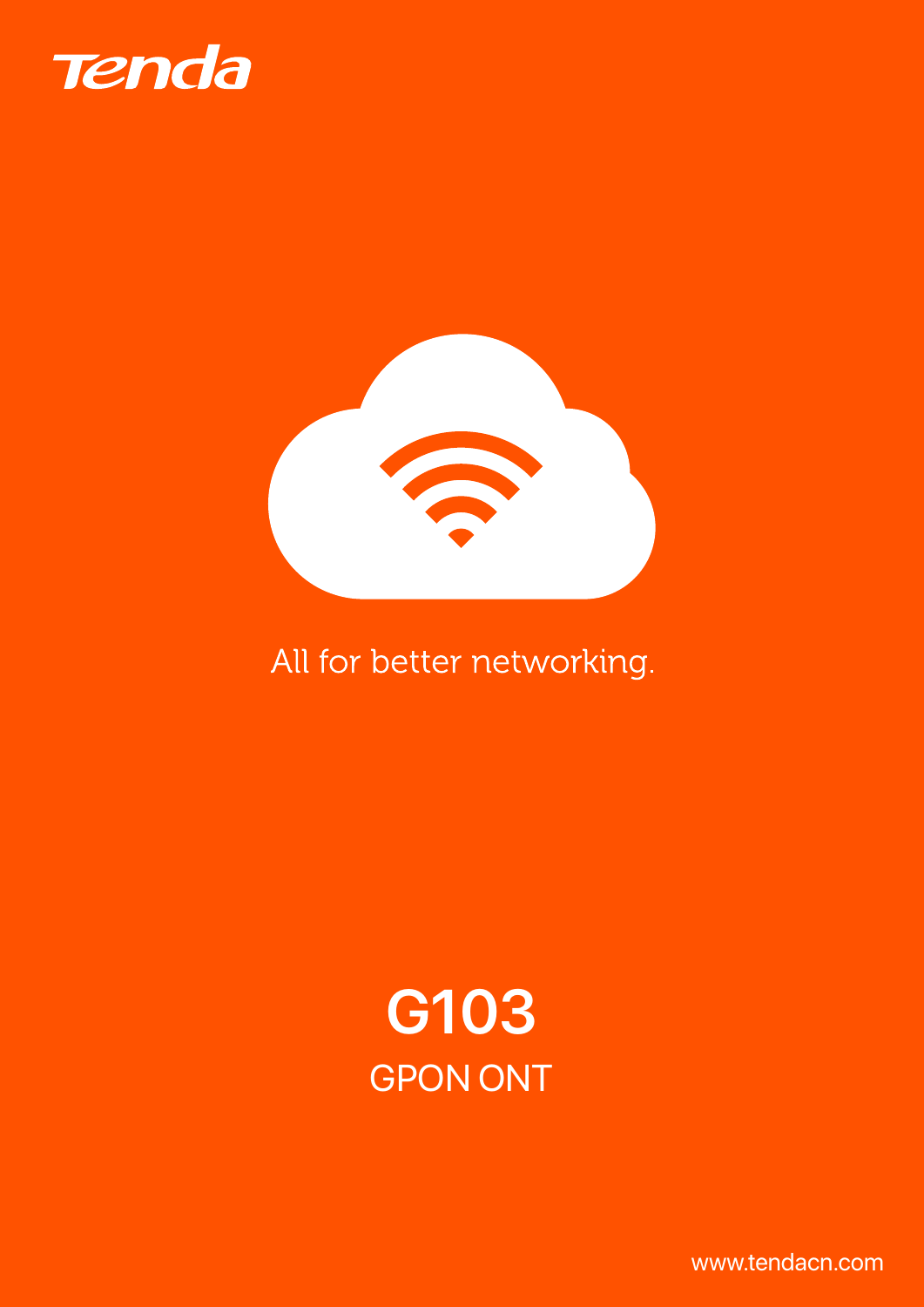

# **G103** GPON ONT

# Products Description

Tenda's GPON ONT G103 is a Gigabit Passive Optical Network (GPON) terminal, ideal for Fiber to the Home solution. It's an all-in-one device allowing users to access high-speed internet connection via GPON port. G103 provides a perfect terminal solution and future-oriented service supporting capabilities for FTTH deployment.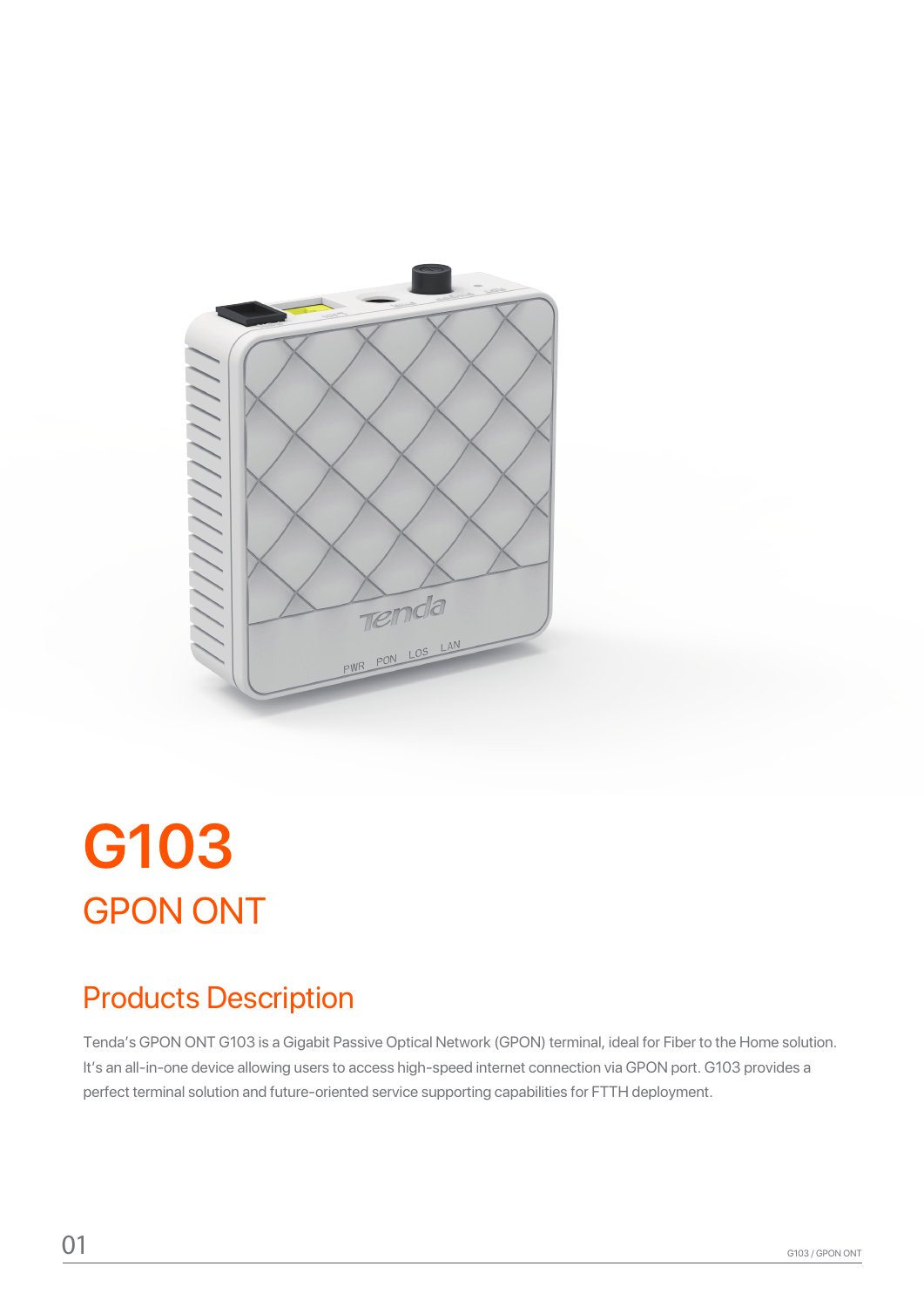## Key Features

- \* Strong compatibility
- \* High speed access, imagine speed fiber
- \* Gigabit LAN port high-speed forwarding
- \* Remote management, plug and play

### Product Features

#### Comprehensive GPON network compatibil

Complies with ITU G.984.1, ITU G.984.2, ITU G.984.3 and ITU G.984.4, providing you comprehensive GPON network compatibility, Supports OMCI (ONT Management Control Interface) remote management Quality of Service control for bandwidth management, Mass remote management through OMCI (G.984.4 and G.988), thus offering a full remote control without user intervention.

#### Extremely High speed

Extremely high access speed up to 2.488Gbps Downstream and 1.244Gbps Upstream, High speed GPON ONT, Gigabit LAN port high-speed forwarding, and the maximum transmission distance can be 20 kilometers, provides a one-stop networking solution.

#### Remote management, plug and play

Support remote management of OMCI, no need for field configuration, easy to install, use and maintenance.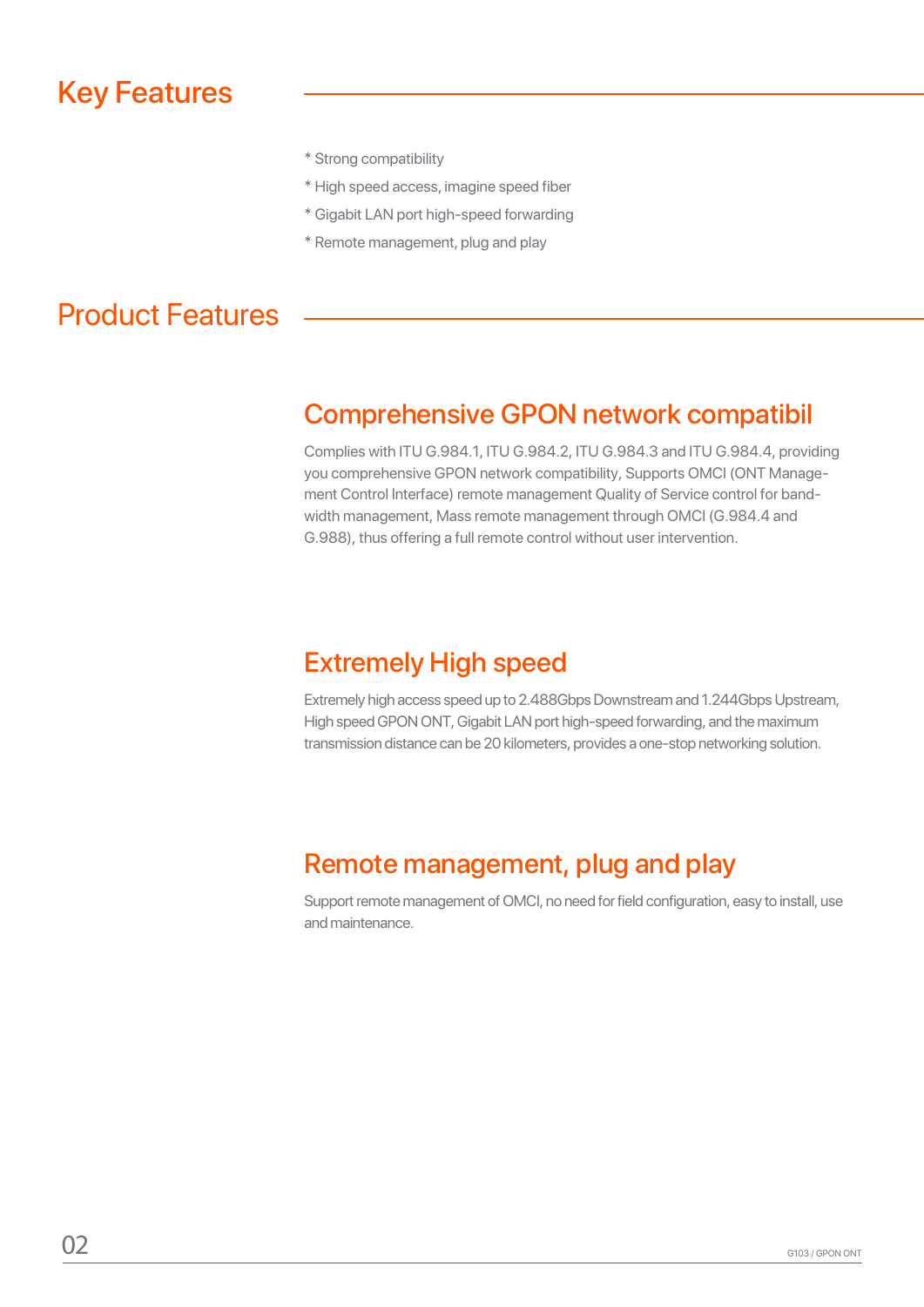# **Application Scenarios -**

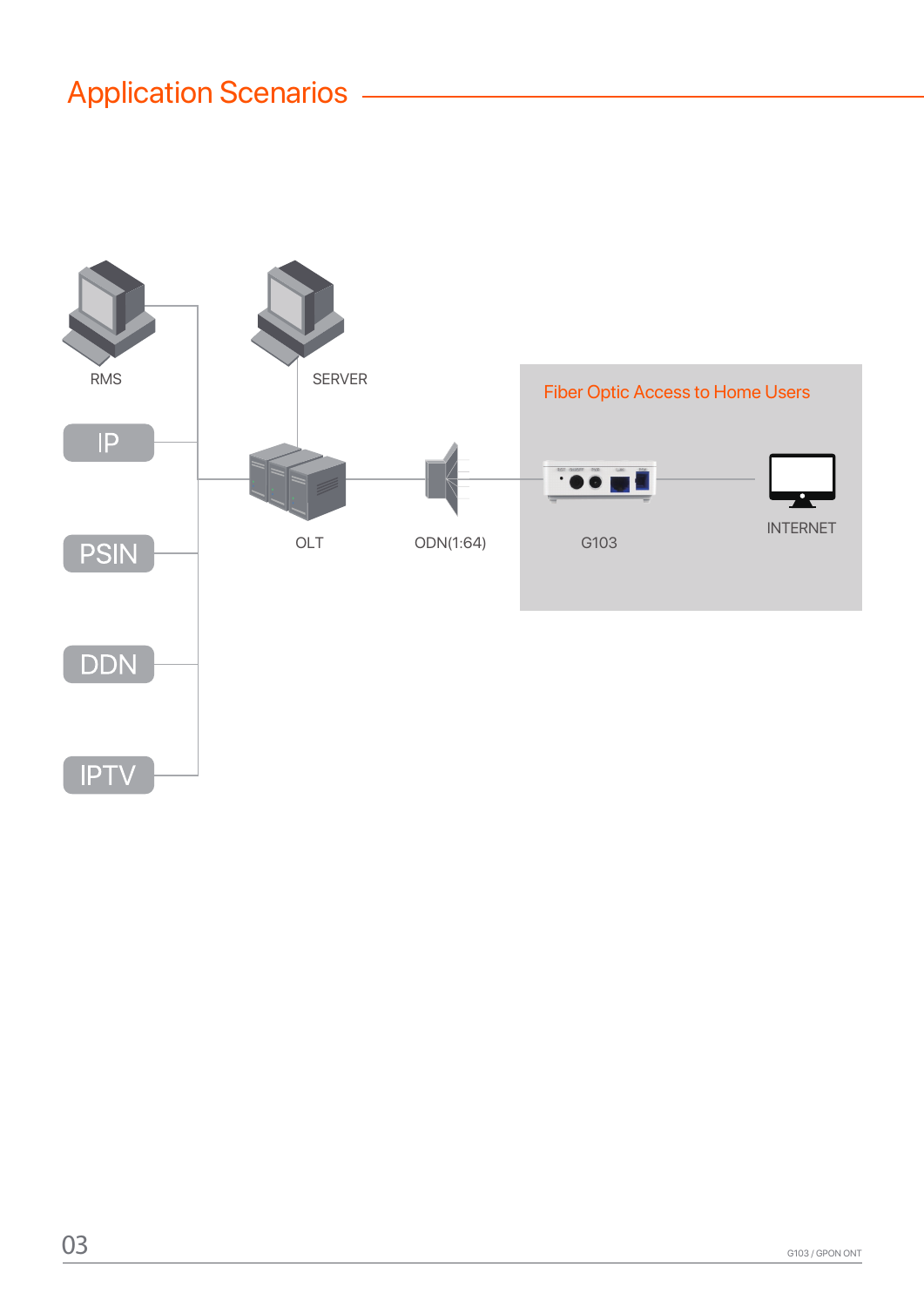# **Specification**

| <b>Hardware Features</b> |                                                                                                |
|--------------------------|------------------------------------------------------------------------------------------------|
| Model                    | G103 v3.0                                                                                      |
| Chipset                  | ZX279125                                                                                       |
| ROM&RAM                  | 8MB SPI NOR, 32MB SDRAM                                                                        |
| Standard&Protocol        | <b>ITU-T G.984</b>                                                                             |
| Port                     | 1*GE, 1*Power-in                                                                               |
| <b>PON Connector</b>     | SC/APC                                                                                         |
| <b>Button</b>            | 1*Reset, 1*Power                                                                               |
| Size                     | 77.5*77.5*28.5mm                                                                               |
| <b>LED</b>               | Power, PON, LOS, Lan                                                                           |
| Power-in                 | 12V, 500mA                                                                                     |
| Power consumption        | $≤6W$                                                                                          |
| <b>Software</b>          |                                                                                                |
| Access Mode              | Bridge Mode, Ethernet II, IEEE 802.1Q, VLAN                                                    |
| <b>Business Type</b>     | Internet                                                                                       |
| Security function        | Mac filter, IP filter, URL filter, Access control                                              |
| Management Support       | Local WEB manament, Remote updated, Switch auto between EN and CN, OMCI                        |
| Performance              | UpStream: Up to 1.244 Gbit/s                                                                   |
|                          | DownStream: Up to 2.488 Gbit/s                                                                 |
|                          | Max loop length: 20KM                                                                          |
| Operation System         | Microsoft <sup>®</sup> Windows® XP or Vista™ or 10, 7, 8 or MAC® OS, NetWare®, UNIX® or Linux. |
| <b>Wireless Features</b> |                                                                                                |
| Certification            | CE, Anatel, FCC, NOM, ROHS                                                                     |
| Temperature              | Storeage Temperature: -40°C - 70°C<br>Operating Temperature: 0°C - 45°C                        |
| Humidity                 | Storeage Humidity: 5% - 90%(Non-condensing)<br>Operating Humidity: 10% - 90% (Non-condensing)  |
| Package                  | 1*G103, 1*Power Adapter, Quick installation Guide                                              |